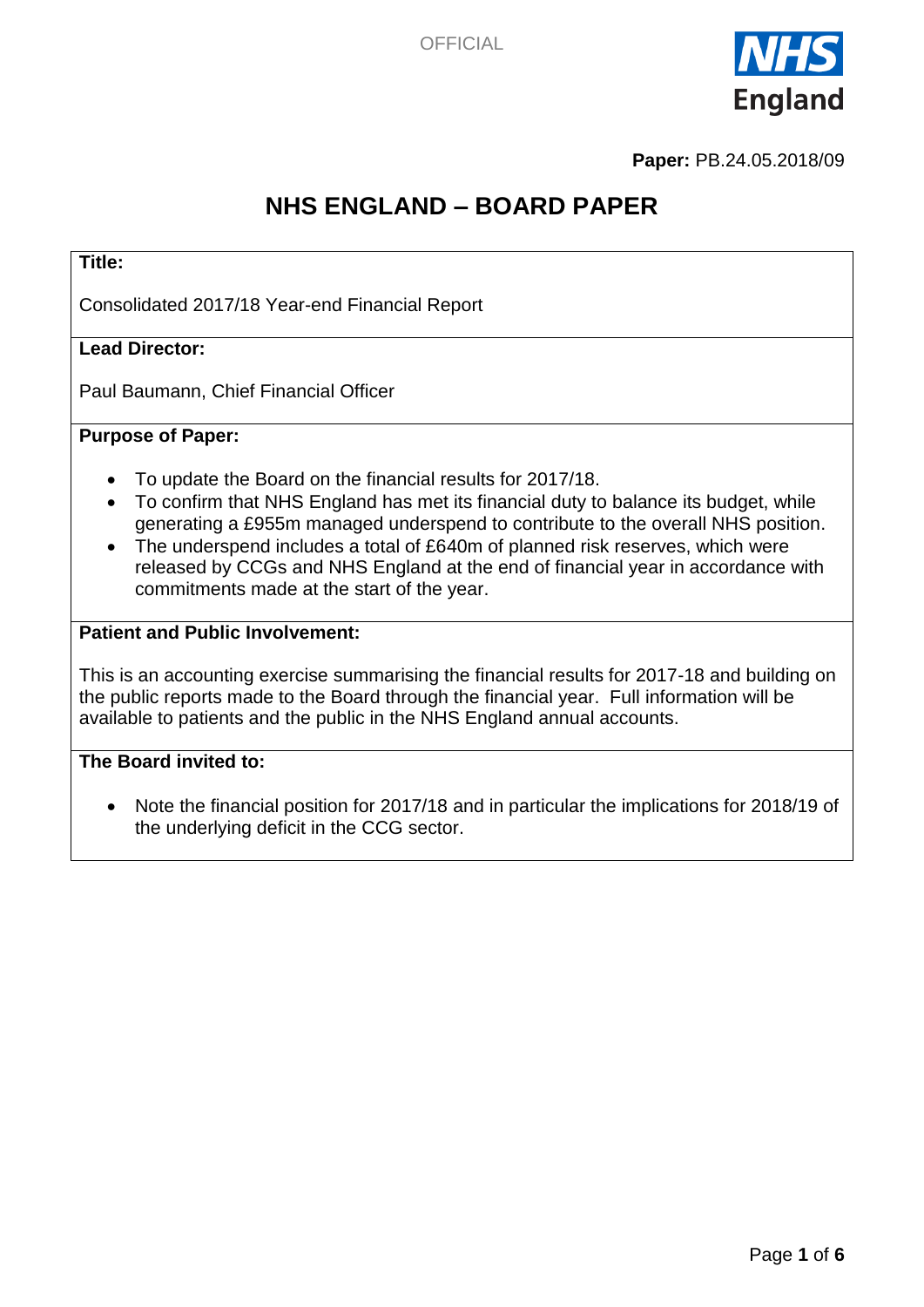# **CONSOLIDATED MONTH 12 2017/18 FINANCIAL REPORT**

# **Purpose**

1. This paper summarises the financial results for 2017/18.

## **Context**

- 2. The figures in this report are derived from the consolidated financial reports of clinical commissioning groups (CCGs) and direct commissioning units, which have been reviewed and assured by local offices and the regional teams, and from the monthly financial reports on central budgets. All of the figures presented in this report exclude historical underspends that are not available to be spent in 2017/18. The information is presented on a nonringfenced RDEL basis.
- 3. The final year-end financial position is subject to review by the National Audit Office as part of the external audit of the NHS England Group Annual Report and Accounts for 2017/18. Once these numbers are confirmed, the Department of Health & Social Care (DHSC) will consolidate the NHS England financial performance with their own results, the position of NHS trusts and that of a variety of other national bodies. The consolidated financial position will then be presented to Parliament and published when the DHSC report and accounts are laid in July.
- 4. CCG expenditure for the year included plans for non-recurrent investment expenditure of 1% of allocations, of which half was held uncommitted in order to provide a contribution of £360m to a system risk reserve to support the wider health system. NHS England held a further £200m uncommitted risk reserve centrally. A further £80m of reserves has been added to this from other sources to give total risk reserves of £640m. All elements of this reserve were released at the end of the financial year to offset overspends in the provider sector of the NHS. For 2018/19 NHS England and CCGs will not be holding any national contingency to cover wider system risks, as £650m has instead been allocated to expand the Provider Sustainability Fund from £1.8bn this year to £2.45bn next year.

### **Overall Financial Position**

5. Table 1 summarises the year-end expenditure position for NHS England and shows the final variances both including and excluding the release of the system risk reserve.

|                                                                |             | <b>Month 12 Outturn</b> |                    | <b>System</b> | <b>Exc Risk Reserve</b>       |                    |       |
|----------------------------------------------------------------|-------------|-------------------------|--------------------|---------------|-------------------------------|--------------------|-------|
| <b>Net Expenditure</b>                                         | <b>Plan</b> | <b>Actual</b>           | Under/(over) spend |               | <b>Risk</b><br><b>Reserve</b> | Under/(over) spend |       |
|                                                                | £m          | £m                      | £m                 | $\frac{9}{6}$ | Em                            | Em                 | $\%$  |
| <b>CCGs</b>                                                    | 80,995.9    | 81,246.4                | (250.5)            | $(0.3\%)$     | 440.0                         | (690.5)            | (0.9% |
| <b>Direct Commissioning</b>                                    | 24.485.8    | 24.257.9                | 227.9              | 0.9%          | 0.0                           | 227.9              | 0.9%  |
| NHSE Running & central programme costs<br>(excl. depreciation) | 4.064.6     | 3.173.6                 | 891.0              | 21.9%         | 200.0                         | 691.0              | 17.0% |
| Other including technical and ringfenced<br>adjustments        | (10.3)      | (97.2)                  | 86.9               |               | 0.0                           | 86.9               |       |
| <b>Total non-ringfenced RDEL</b><br>under/(over) spend         | 109,536.0   | 108,580.7               | 955.3              | 0.9%          | 640.0                         | 315.3              | 0.3%  |

#### Table 1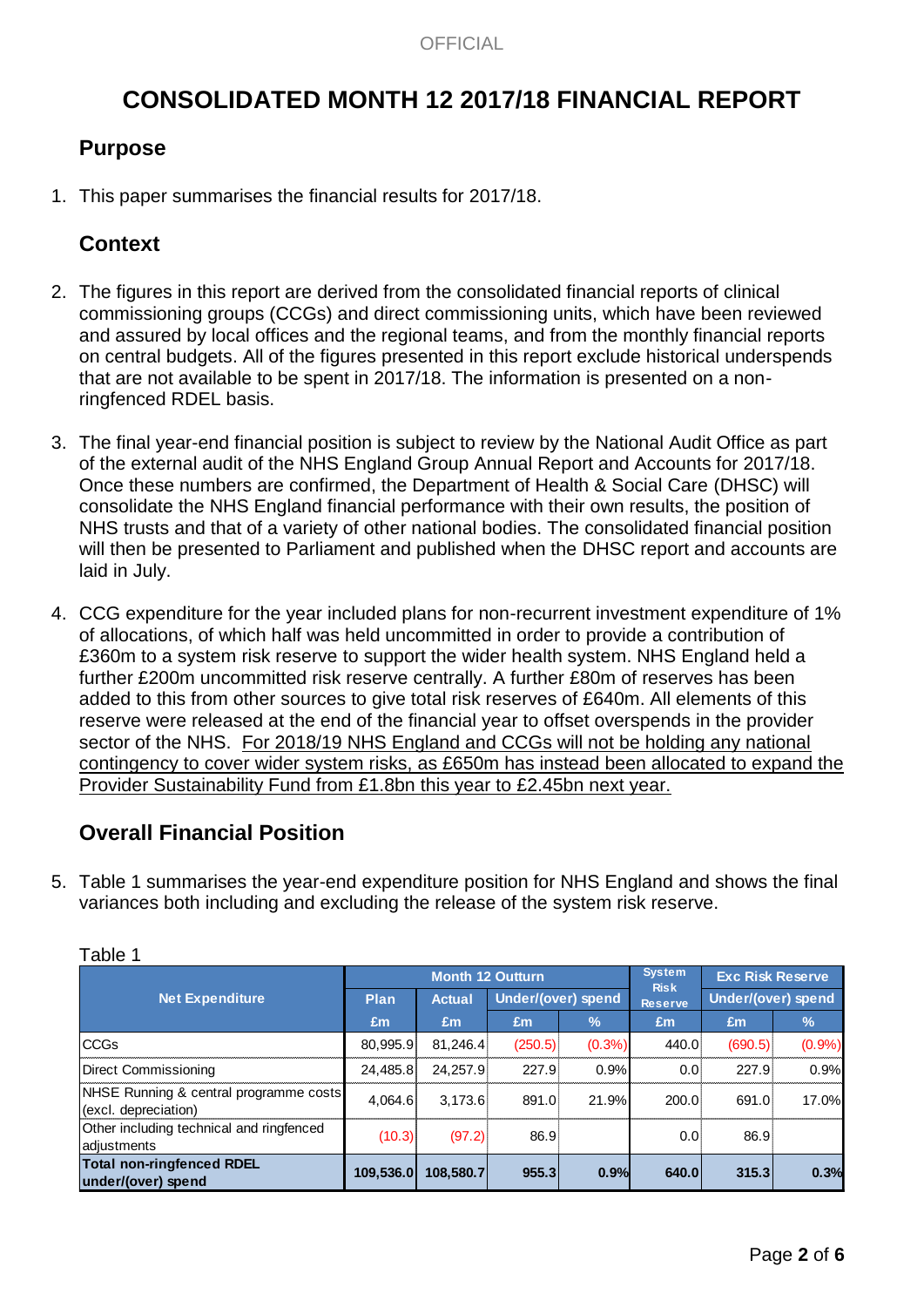- 6. Excluding the impact of the system risk reserve, CCGs have ended the year with an overspend of £761m offset by £71m of unearned quality premium. CCGs have delivered an unprecedented level of efficiencies, equivalent to 3.1% of their allocations, and have generally performed well in taking appropriate mitigating action to manage unprecedented inyear pressures. £349m of the CCG overspend relates to exceptional levels of concessionary prices for generic drugs, which are set by DHSC and thus outside the control of NHS organisations. This is partially offset by the release of the £80m Category M drugs rebate which was passed back to CCGs in month 12.
- 7. There are overspends in 124 CCGs, and 65 CCGs have an overspend of more than 1% against plan. Including the release of the 0.5% risk reserve held uncommitted by CCGs, this is reduced to 75 CCGs with an overspend, and 57 with an overspend of more than 1%.
- 8. Underspends in Direct Commissioning are mainly driven by Specialised Commissioning, reflecting the improvements made to financial management processes and controls put in place over the last two years, particularly with regard to the operation of the Cancer Drugs Fund. The underspend in Primary Care predominantly relates to budgets for certain dental services.
- 9. Excluding the £200m contribution to the risk reserve, NHS England central budgets have underspent as a result of management action initiated early in 2017/18 to cover the emerging overspends in CCG positions, including the impact of concessionary drugs pricing pressures. Underspends against central budgets are a mixture of non-recurrent income, central running and programme cost reductions, including the deferral of some transformation expenditures.
- 10.In order to provide a sustainable solution to the underlying CCG deficit and achieve financial balance in 2018/19 without the need for the level of non-recurrent central mitigations that have been required in 2017/18, we have introduced the Commissioner Sustainability Fund.
- 11.Further detail on the overall financial position can be found in the appendices. This includes a detailed summary of year to date and forecast expenditure (Appendix A), a breakdown of NHS England running costs and programme costs (Appendix B) and further detail on commissioner efficiency performance (Appendix C). Detailed financial performance information is also published on the NHS England website on a quarterly basis [\(https://www.england.nhs.uk/publications/financial-performance-reports/\)](https://www.england.nhs.uk/publications/financial-performance-reports/).

### **Recommendations**

12.The Board is asked to note the financial position for 2017/18.

**Author Paul Baumann, Chief Financial Officer Date**: **May 2018**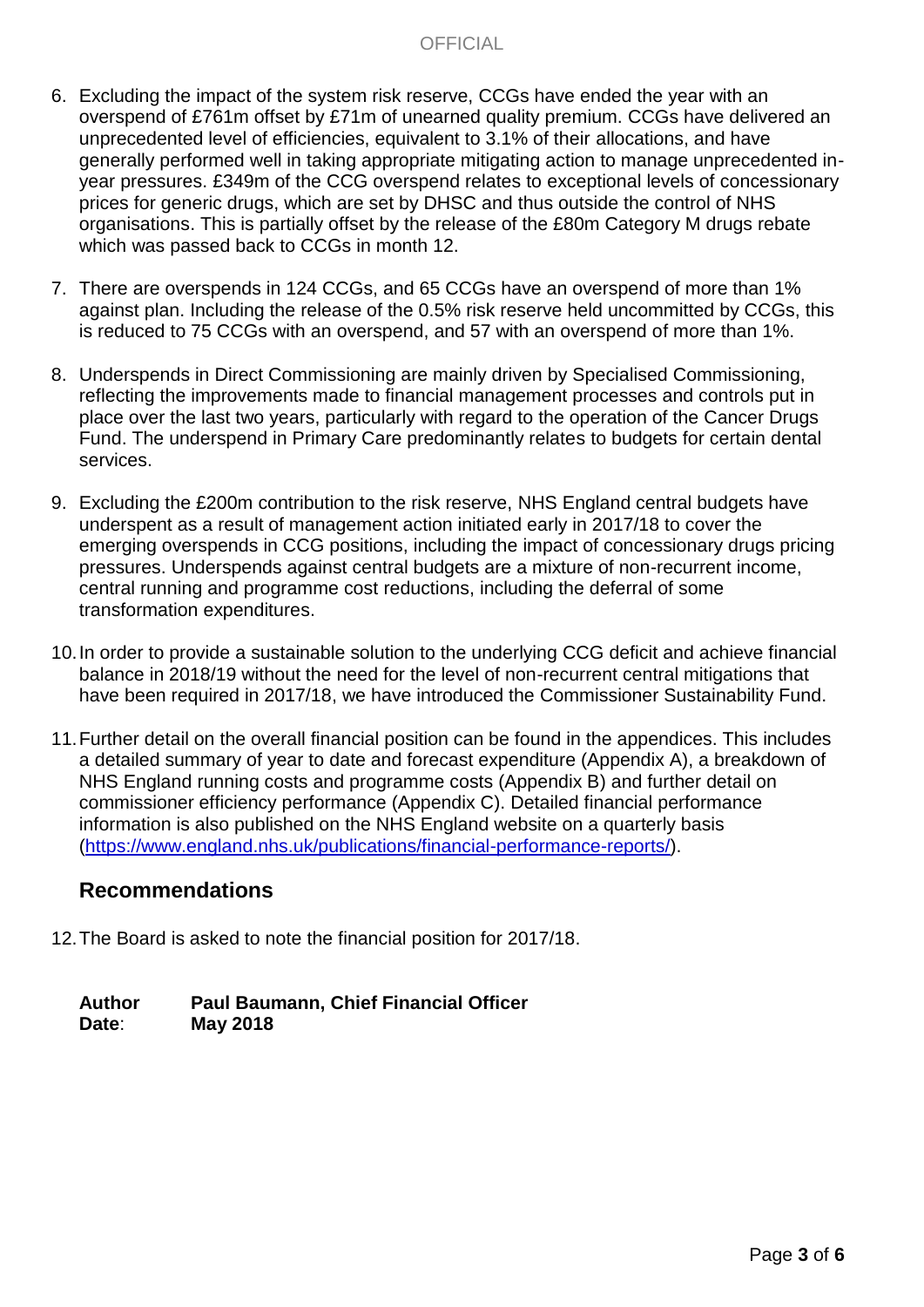# **APPENDIX A**

### **Summary of Year to Date and Forecast Expenditure by Area of Commissioning**

|                                                                                                                                                                                                              | <b>Month 12 Outturn</b> |               |         |           |  |
|--------------------------------------------------------------------------------------------------------------------------------------------------------------------------------------------------------------|-------------------------|---------------|---------|-----------|--|
|                                                                                                                                                                                                              | <b>Plan</b>             | <b>Actual</b> | Var     | Var %     |  |
|                                                                                                                                                                                                              | £m                      | £m            | £m      |           |  |
| <b>Local Net Expenditure</b>                                                                                                                                                                                 |                         |               |         |           |  |
| North                                                                                                                                                                                                        | 24,449.2                | 24,471.1      | (21.9)  | $(0.1\%)$ |  |
| Midlands & East                                                                                                                                                                                              | 23,697.2                | 23,822.8      | (125.6) | $(0.5\%)$ |  |
| London                                                                                                                                                                                                       | 12,983.5                | 12,996.7      | (13.2)  | $(0.1\%)$ |  |
| South                                                                                                                                                                                                        | 19,795.0                | 19,955.8      | (160.8) | (0.8%     |  |
| Quality Premium <sup>1</sup>                                                                                                                                                                                 | 71.0                    | 0.0           | 71.0    | 0.0%      |  |
| <b>Total Local Net Expenditure</b>                                                                                                                                                                           | 80,995.9                | 81,246.4      | (250.5) | (0.3%     |  |
| <b>Direct Commissioning</b>                                                                                                                                                                                  |                         |               |         |           |  |
| Specialised Commissioning                                                                                                                                                                                    | 16,525.4                | 16,430.6      | 94.8    | 0.6%      |  |
| <b>Armed Forces</b>                                                                                                                                                                                          | 63.2                    | 60.6          | 2.6     | 4.1 %     |  |
| Health & Justice                                                                                                                                                                                             | 565.9                   | 543.8         | 22.1    | 3.9%      |  |
| Primary Care & Secondary Dental                                                                                                                                                                              | 6,358.4                 | 6,289.2       | 69.2    | 1.1%      |  |
| <b>Public Health</b>                                                                                                                                                                                         | 972.9                   | 933.7         | 39.2    | 4.0%      |  |
| <b>Total Direct Commissioning Expenditure</b>                                                                                                                                                                | 24,485.8                | 24,257.9      | 227.9   | 0.9%      |  |
| NHS England Other (excluding depreciation & technical)                                                                                                                                                       |                         |               |         |           |  |
| NHS England Running Costs (excl. depreciation)                                                                                                                                                               | 460.9                   | 429.2         | 31.7    | 6.9%      |  |
| NHS England Central Programme Costs (excl. depreciation)                                                                                                                                                     | 849.6                   | 665.2         | 184.4   | 21.7%     |  |
| CSUs net margin                                                                                                                                                                                              | 4.9                     | 4.8           | 0.1     | 2.0%      |  |
| Other Central Budgets (including provider STF) <sup>2</sup>                                                                                                                                                  | 2,749.2                 | 2,074.4       | 674.8   | 0.0%      |  |
| <b>Total NHS England Other (excluding depreciation &amp; technical)</b>                                                                                                                                      | 4,064.6                 | 3,173.6       | 891.0   | 21.9%     |  |
| NHS England depreciation charges                                                                                                                                                                             | 129.1                   | 80.8          | 48.3    |           |  |
| Remove ringfenced under/(over) spend (depreciation and impairments)                                                                                                                                          | (166.0)                 | (108.9)       | (57.1)  |           |  |
| Remove AME/Technical items                                                                                                                                                                                   | 26.6                    | (69.1)        | 95.7    |           |  |
| Total non-ringfenced RDEL under/(over) spend                                                                                                                                                                 | 109,536.0               | 108,580.7     | 955.3   | 0.9%      |  |
| Note 1 - Quality Premium is added to the planned expenditure (and income) of CCGs in the lines above w hen earned. This line<br>chows the element of annual quality premium budget which has not been earned |                         |               |         |           |  |

Note 1 - Quality Premium is added to the planned expenditure (and income) of CCGs in the lines above when earned. This line<br>shows the element of annual quality premium budget which has not been earned.<br>Note 2 - Expenditure **Total non-ringfenced RDEL under/(over) spend** 109,5<br>Note 1 - Quality Premium is added to the planned expenditure (and income) of CCC<br>show s the element of annual quality premium budget w hich has not been earned.

Note 1 - Quality Premium is added to the planned expenditure (and income) of CCGs in the lines above w hen earned. This line<br>show s the element of annual quality premium budget w hich has not been earned.<br>Note 2 - Expendit shows the element or annual quality premum budget which has not been earned.<br>Note 2 - Expenditure relating to aw ards under the provider element of the Sustainability and Transformation Fund is assumed<br>be in line w ith the Note 2 - Expenditure relating to aw ards under the provider element of the in line with the full allocation of £1.8bn. The related income for trusts by NHS Improvement - either within individual organisations' results and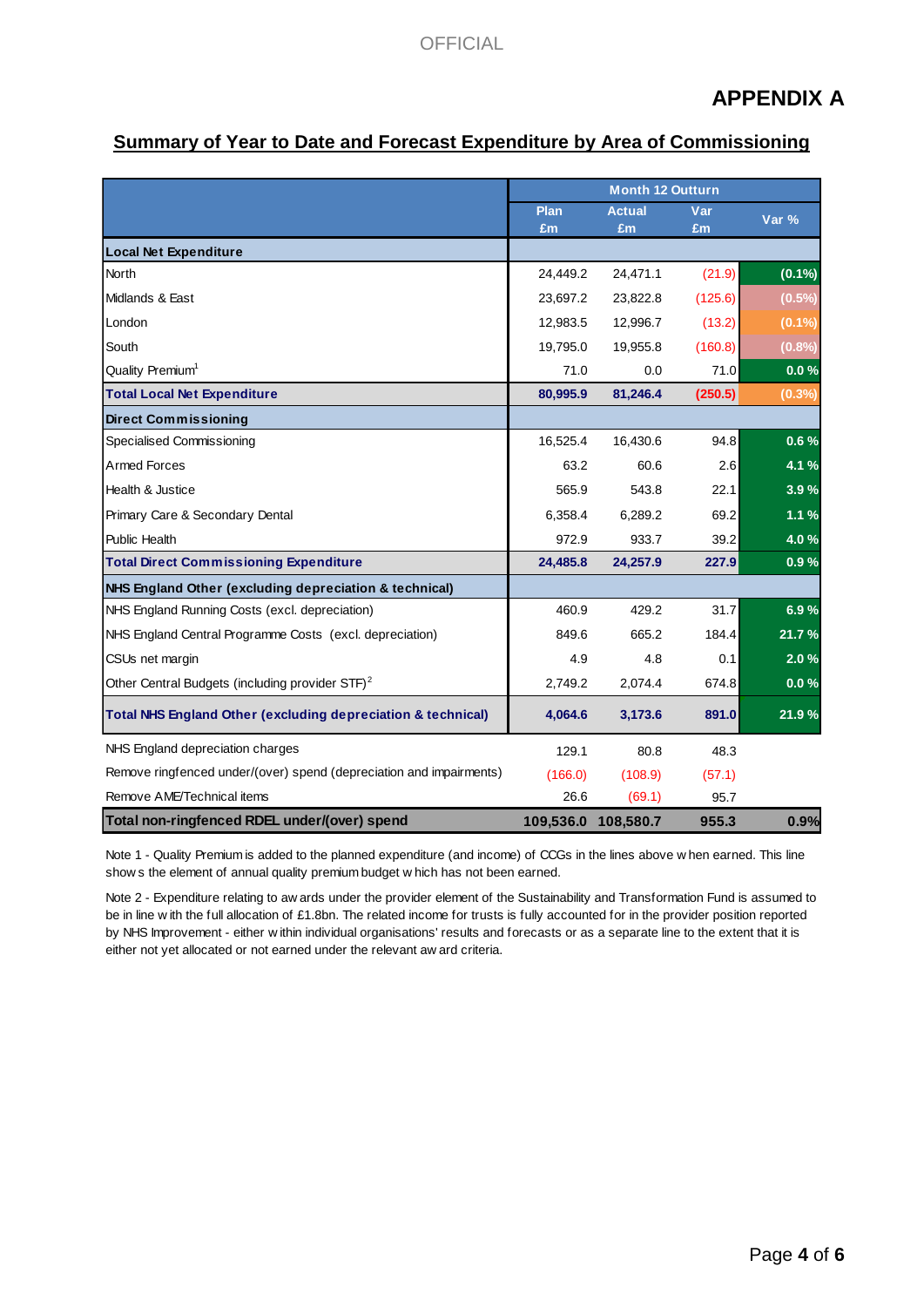# **APPENDIX B**

|                                  | <b>Month 12 Outturn</b> |                     |           |           |  |  |  |
|----------------------------------|-------------------------|---------------------|-----------|-----------|--|--|--|
|                                  | <b>Plan</b><br>£m       | <b>Actual</b><br>£m | Var<br>£m | Var<br>%  |  |  |  |
| Medical                          | 6.7                     | 6.0                 | 0.7       | 10.4%     |  |  |  |
| Nursing                          | 8.1                     | 7.2                 | 0.9       | 11.1%     |  |  |  |
| Operations and Information       | 227.8                   | 221.3               | 6.5       | 2.9%      |  |  |  |
| Specialised Commissioning        | 19.1                    | 18.6                | 0.5       | 2.6%      |  |  |  |
| Finance                          | 52.1                    | 50.3                | 1.8       | 3.5%      |  |  |  |
| Strategy & Innovation            | 11.0                    | 9.0                 | 2.0       | 18.2%     |  |  |  |
| Transformation & Corp Operations | 63.3                    | 56.8                | 6.5       | 10.3%     |  |  |  |
| <b>PCS</b>                       | 62.1                    | 63.2                | (1.1)     | $(1.8\%)$ |  |  |  |
| Chair & Chief Executive Group    | 1.4                     | 1.2                 | 0.2       | 14.3%     |  |  |  |
| Contingency                      | 9.3                     | (4.4)               | 13.7      | 100.0%    |  |  |  |
| <b>TOTAL excl Depreciation</b>   | 460.9                   | 429.2               | 31.7      | 6.9%      |  |  |  |

### **Summary of Year to Date and Forecast NHS England Running Costs Expenditure**

### **Summary of Year to Date and Forecast NHS England Programme Costs Expenditure**

|                                  | <b>Month 12 Outturn</b> |               |       |        |  |  |  |  |
|----------------------------------|-------------------------|---------------|-------|--------|--|--|--|--|
|                                  | Plan                    | <b>Actual</b> | Var   | Var    |  |  |  |  |
|                                  | £m                      | £m            | £m    | %      |  |  |  |  |
| Medical                          | 29.9                    | 28.4          | 1.5   | 5.0%   |  |  |  |  |
| Nursing                          | 27.9                    | 22.1          | 5.8   | 20.8%  |  |  |  |  |
| Operations and Information       | 327.0                   | 286.7         | 40.3  | 12.3%  |  |  |  |  |
| Specialised Commissioning        | 28.1                    | 21.8          | 6.3   | 22.4%  |  |  |  |  |
| Finance                          | 17.2                    | 14.5          | 2.7   | 15.7%  |  |  |  |  |
| Strategy & Innovation            | 90.7                    | 84.3          | 6.4   | 7.1%   |  |  |  |  |
| Transformation & Corp Operations | 18.2                    | 17.5          | 0.7   | 3.8%   |  |  |  |  |
| Clinical Excellence Aw ards      | 141.0                   | 132.6         | 8.4   | 6.0%   |  |  |  |  |
| Provider Support                 | 102.7                   | 102.1         | 0.6   | 0.6%   |  |  |  |  |
| Other Programmes                 | 36.6                    | 33.4          | 3.2   | 8.8%   |  |  |  |  |
| Rates and fraud recovery income  | 0.0                     | (88.1)        | 88.1  | 100.0% |  |  |  |  |
| <b>Other Reserves</b>            | 0.0                     | 0.0           | 0.0   | 0.0%   |  |  |  |  |
| Contingency                      | 30.3                    | 9.9           | 20.4  | 100.0% |  |  |  |  |
| <b>TOTAL excl Depreciation</b>   | 849.6                   | 665.2         | 184.4 | 21.7%  |  |  |  |  |